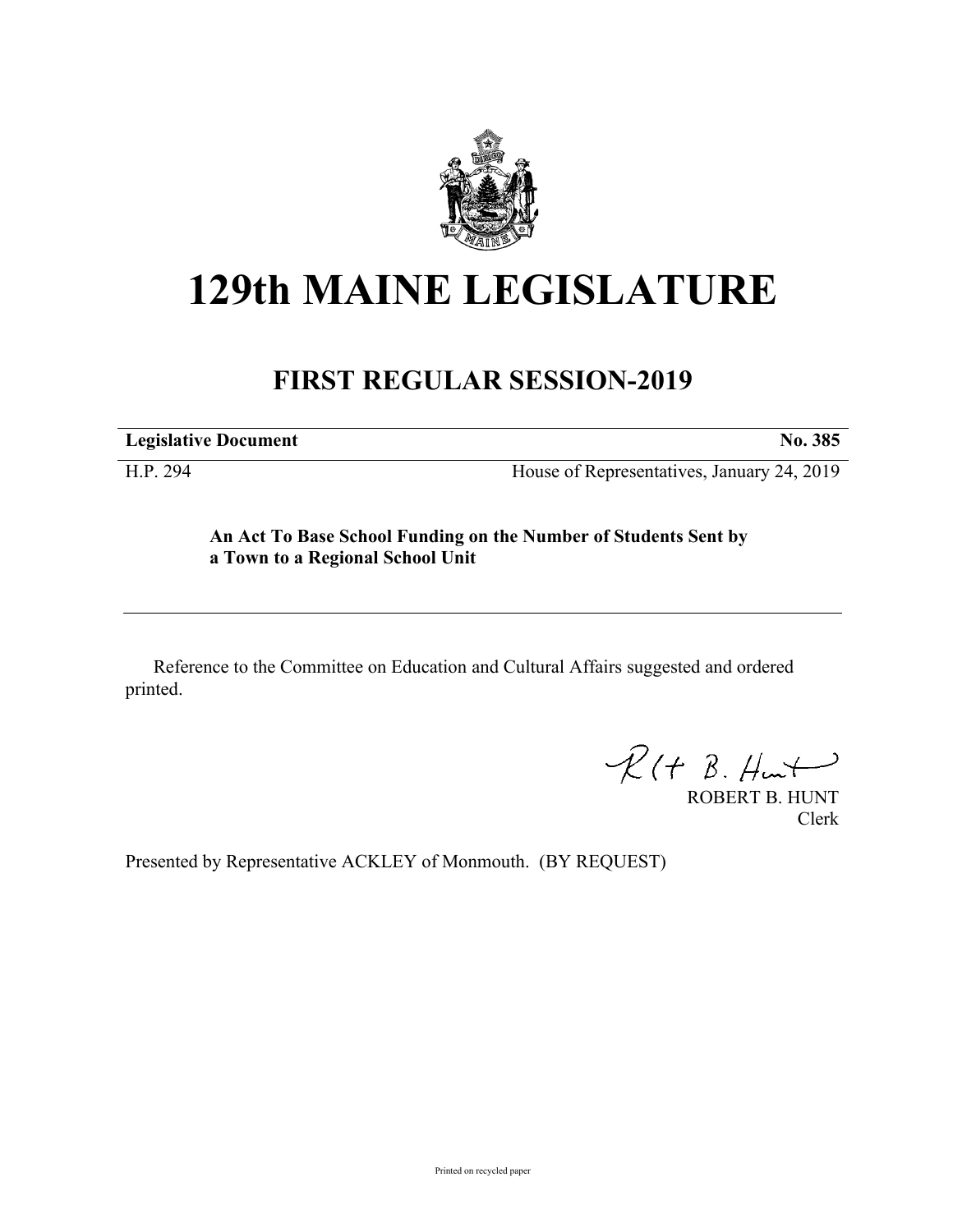## **Be it enacted by the People of the State of Maine as follows:**

 **Sec. 1. 20-A MRSA §15671-A, sub-§2,** as amended by PL 2017, c. 446, §1, is further amended to read:

 **2. Local cost share expectation.** This Except as provided in subsection 2-A, this subsection establishes full-value education mill rates that limit a municipality's required local contribution pursuant to section 15688, subsection 3-A. The full-value mill rates represent rates that, if applied to the statewide valuation, would produce the statewide total local share. Notwithstanding any other provision of law, with respect to the assessment of any property taxes for property tax years beginning on or after April 1, 2005, a municipality's required local contribution determined pursuant to section 15688, subsection 3-A establishes the local cost share expectation for that municipality.

 A. Based on the funding requirements established in section 15671, the commissioner shall annually by February 1st notify each school administrative unit of its local cost share expectation and tabulate that local cost share expectation, total allocation and the projected state subsidy for each school administrative unit and post those tabulations, itemized by school administrative unit, on the department's publicly accessible website. Each superintendent shall report to the municipal officers whenever a school administrative unit is notified of the local cost share expectation or a change made in the local cost share expectation resulting from an adjustment.

- B. For property tax years beginning on or after April 1, 2005, the commissioner shall calculate the full-value education mill rate that is required to raise the statewide total local share. The full-value education mill rate is calculated for each fiscal year by dividing the applicable statewide total local share by the applicable statewide valuation. The full-value education mill rate must decline over the period from fiscal year 2005-06 to fiscal year 2008-09 and may not exceed 9.0 mills in fiscal year 2005- 06 and may not exceed 8.0 mills in fiscal year 2008-09. The full-value education mill rate must be applied according to section 15688, subsection 3-A, paragraph A to determine a municipality's local cost share expectation. Full-value education mill rates must be derived according to the following schedule.
- (1) For the 2005 property tax year, the full-value education mill rate is the amount necessary to result in a 47.4% statewide total local share in fiscal year 2005-06.
- (2) For the 2006 property tax year, the full-value education mill rate is the amount necessary to result in a 46.14% statewide total local share in fiscal year 2006-07.
- (3) For the 2007 property tax year, the full-value education mill rate is the amount necessary to result in a 46.49% statewide total local share in fiscal year 2007-08.
- (4) For the 2008 property tax year, the full-value education mill rate is the amount necessary to result in a 47.48% statewide total local share in fiscal year 2008-09.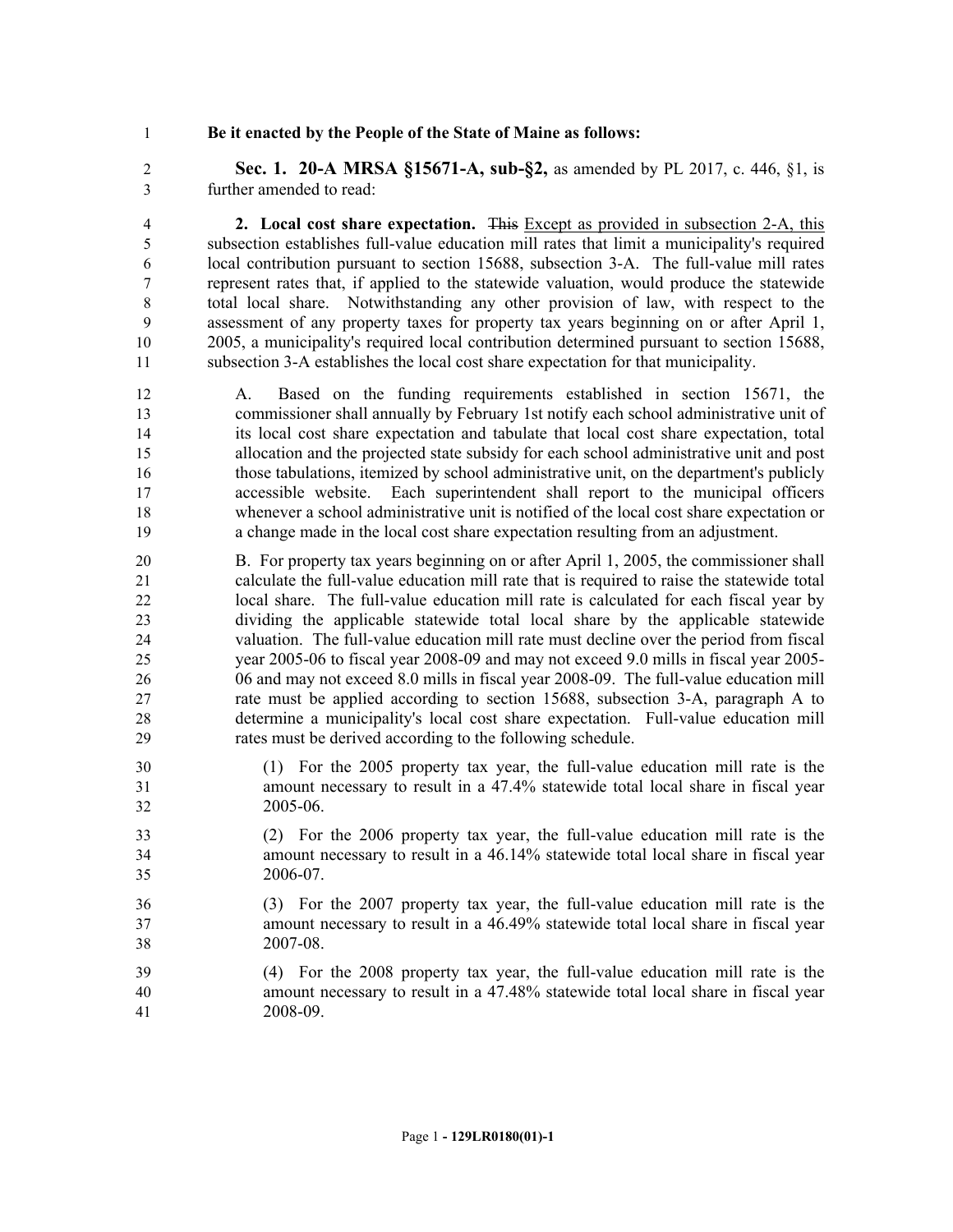| $\overline{4}$<br>5<br>2010-11.<br>6<br>7<br>$8\,$<br>9<br>2011-12.<br>10<br>11<br>2012-13.<br>12<br>13<br>14<br>2013-14.<br>15<br>16<br>17<br>2014-15.<br>18<br>19<br>20<br>2015-16.<br>21<br>22<br>23<br>2016-17.<br>24<br>25<br>26<br>2017-18.<br>27<br>28<br>29<br>2018-19.<br>30<br>31<br>32<br>local share in fiscal year 2019-20 and after.<br>33<br>Sec. 2. 20-A MRSA §15671-A, sub-§2-A is enacted to read:<br>34<br>35<br>36<br>37<br>38<br>39 | $\mathbf{1}$<br>$\mathfrak{2}$<br>3 | (4-A) For the 2009 property tax year, the full-value education mill rate is the<br>amount necessary to result in a 51.07% statewide total local share in fiscal year<br>2009-10.                                                                                                                                                                                                                                                                                                                                 |
|----------------------------------------------------------------------------------------------------------------------------------------------------------------------------------------------------------------------------------------------------------------------------------------------------------------------------------------------------------------------------------------------------------------------------------------------------------|-------------------------------------|------------------------------------------------------------------------------------------------------------------------------------------------------------------------------------------------------------------------------------------------------------------------------------------------------------------------------------------------------------------------------------------------------------------------------------------------------------------------------------------------------------------|
|                                                                                                                                                                                                                                                                                                                                                                                                                                                          |                                     | (4-B) For the 2010 property tax year, the full-value education mill rate is the<br>amount necessary to result in a 54.16% statewide total local share in fiscal year                                                                                                                                                                                                                                                                                                                                             |
|                                                                                                                                                                                                                                                                                                                                                                                                                                                          |                                     | (4-C) For the 2011 property tax year, the full-value education mill rate is the<br>amount necessary to result in a 53.98% statewide total local share in fiscal year                                                                                                                                                                                                                                                                                                                                             |
|                                                                                                                                                                                                                                                                                                                                                                                                                                                          |                                     | (5) For the 2012 property tax year, the full-value education mill rate is the<br>amount necessary to result in a 54.13% statewide total local share in fiscal year                                                                                                                                                                                                                                                                                                                                               |
|                                                                                                                                                                                                                                                                                                                                                                                                                                                          |                                     | (6) For the 2013 property tax year, the full-value education mill rate is the<br>amount necessary to result in a 52.71% statewide total local share in fiscal year                                                                                                                                                                                                                                                                                                                                               |
|                                                                                                                                                                                                                                                                                                                                                                                                                                                          |                                     | (7) For the 2014 property tax year, the full-value education mill rate is the<br>amount necessary to result in a 53.20% statewide total local share in fiscal year                                                                                                                                                                                                                                                                                                                                               |
|                                                                                                                                                                                                                                                                                                                                                                                                                                                          |                                     | (8) For the 2015 property tax year, the full-value education mill rate is the<br>amount necessary to result in a 52.46% statewide total local share in fiscal year                                                                                                                                                                                                                                                                                                                                               |
|                                                                                                                                                                                                                                                                                                                                                                                                                                                          |                                     | (9) For the 2016 property tax year, the full-value education mill rate is the<br>amount necessary to result in a 51.86% statewide total local share in fiscal year                                                                                                                                                                                                                                                                                                                                               |
|                                                                                                                                                                                                                                                                                                                                                                                                                                                          |                                     | (10) For the 2017 property tax year, the full-value education mill rate is the<br>amount necessary to result in a 50.86% statewide total local share in fiscal year                                                                                                                                                                                                                                                                                                                                              |
|                                                                                                                                                                                                                                                                                                                                                                                                                                                          |                                     | (11) For the 2018 property tax year, the full-value education mill rate is the<br>amount necessary to result in a 50.50% statewide total local share in fiscal year                                                                                                                                                                                                                                                                                                                                              |
|                                                                                                                                                                                                                                                                                                                                                                                                                                                          |                                     | (12) For the 2019 property tax year and subsequent tax years, the full-value<br>education mill rate is the amount necessary to result in a 45% statewide total                                                                                                                                                                                                                                                                                                                                                   |
|                                                                                                                                                                                                                                                                                                                                                                                                                                                          |                                     |                                                                                                                                                                                                                                                                                                                                                                                                                                                                                                                  |
|                                                                                                                                                                                                                                                                                                                                                                                                                                                          | 40                                  | 2-A. Local cost share expectation based upon pupil count. Beginning in fiscal<br>year 2020-21, for the purpose of calculating the local cost share expectation for regional<br>school units, the commissioner shall calculate the statewide per-pupil rate that is required<br>to raise the statewide total local share. The statewide per-pupil rate is calculated for each<br>fiscal year by dividing the applicable statewide total local share by the statewide pupil<br>count for the previous fiscal year. |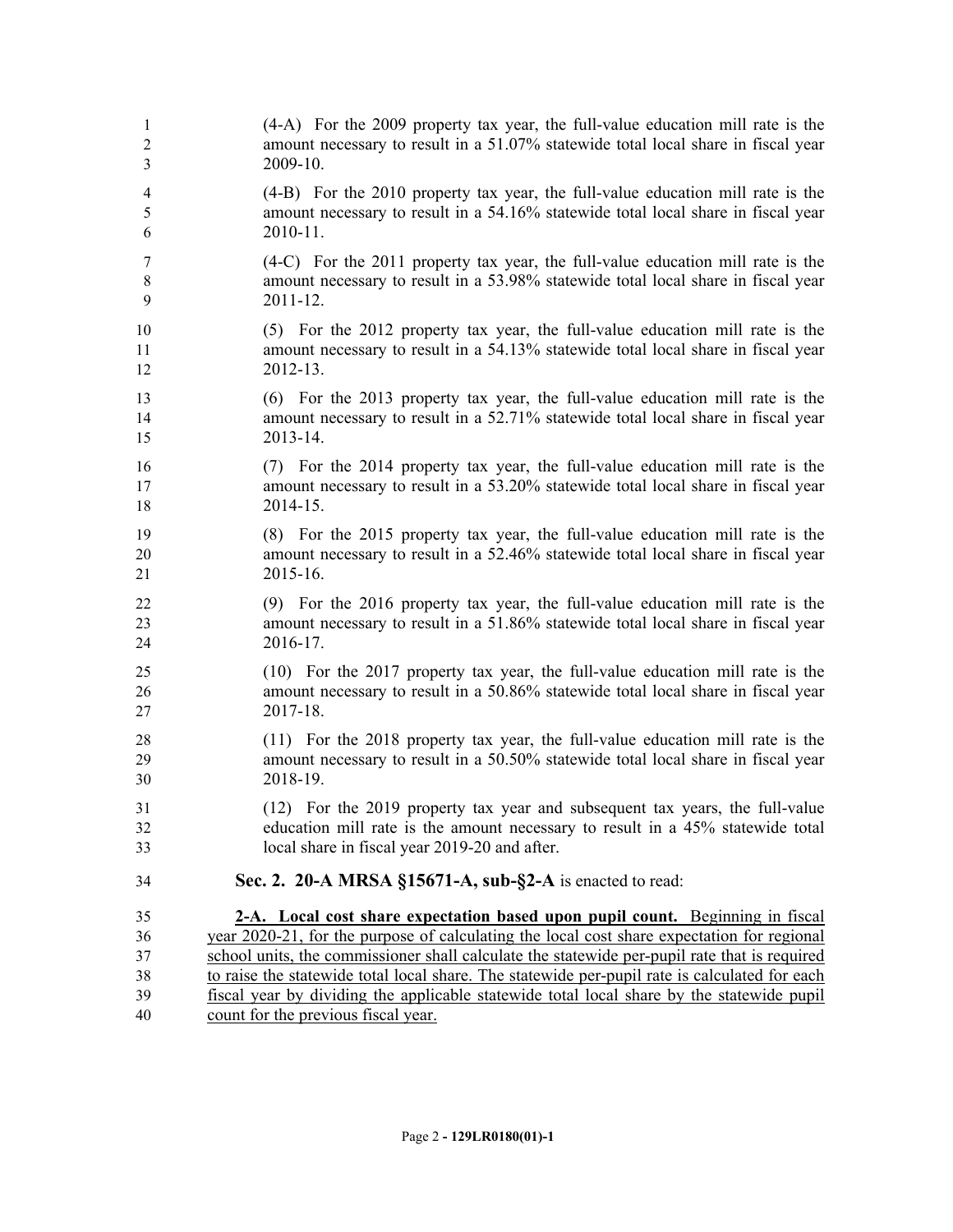| 1        | Sec. 3. 20-A MRSA §15672, sub-§31-A, as enacted by PL 2005, c. 2, Pt. D, §36                                                                                     |
|----------|------------------------------------------------------------------------------------------------------------------------------------------------------------------|
| 2        | and affected by §§72 and 74 and c. 12, Pt. WW, §18, is amended to read:                                                                                          |
| 3        | 31-A. State subsidy. "State subsidy" means the total of the state contribution                                                                                   |
| 4        | determined under section 15688, subsection 3-A, paragraph B or paragraph B-2 and any                                                                             |
| 5        | applicable adjustment under section 15689.                                                                                                                       |
| 6        | Sec. 4. 20-A MRSA §15688, sub-§3-A, as amended by PL 2015, c. 494, Pt. A,                                                                                        |
| 7        | §13, is further amended to read:                                                                                                                                 |
| 8        | 3-A. School administrative unit; contribution. For each school administrative                                                                                    |
| 9        | unit, the commissioner shall annually determine the school administrative unit's required                                                                        |
| 10       | contribution, the required contribution of each municipality that is a member of the unit,                                                                       |
| 11       | if the unit has more than one member, and the State's contribution to the unit's total cost                                                                      |
| 12       | of education in accordance with the following.                                                                                                                   |
| 13<br>14 | For a school administrative unit composed of only one municipality, the<br>A.<br>contribution of the unit and the municipality is the same and is the lesser of: |
| 15       | (1) The total cost of education described in subsection 1; and                                                                                                   |
| 16       | (2) The total of the full-value education mill rate calculated in section 15671-A,                                                                               |
| 17       | subsection 2 multiplied by the property fiscal capacity of the municipality.                                                                                     |
| 18       | B. For a school administrative district, or community school district or regional                                                                                |
| 19       | school unit composed of more than one municipality, each municipality's contribution                                                                             |
| 20       | to the total cost of education is the lesser of:                                                                                                                 |
| 21       | (1) The municipality's total cost of education as described in subsection 2; and                                                                                 |
| 22       | (2) The total of the full-value education mill rate calculated in section 15671-A,                                                                               |
| 23       | subsection 2 multiplied by the property fiscal capacity of the municipality.                                                                                     |
| 24       | B-2. For a regional school unit composed of more than one municipality, each                                                                                     |
| 25       | municipality's contribution to the total cost of education is the lesser of:                                                                                     |
| 26       | The municipality's total cost of education as described in subsection 2; and<br>(1)                                                                              |
| 27       | $(2)$ Beginning in fiscal year 2020-21:                                                                                                                          |
| 28       | (a) For fiscal year 2020-21, the sum of:                                                                                                                         |
| 29       | (i) Two-thirds of the total of the full-value education mill rate calculated                                                                                     |
| 30       | in section 15671-A, subsection 2 multiplied by the property fiscal                                                                                               |
| 31       | capacity of the municipality; and                                                                                                                                |
| 32       | (ii) One-third of the statewide per-pupil rate calculated in section                                                                                             |
| 33       | 15671-A, subsection 2-A multiplied by the number of school level pupils                                                                                          |
| 34       | who reside in the municipality and who are educated at public expense at                                                                                         |
| 35       | a public school or at a private school approved for tuition purposes;                                                                                            |
| 36       | (b) For fiscal year $2021-22$ , the sum of:                                                                                                                      |